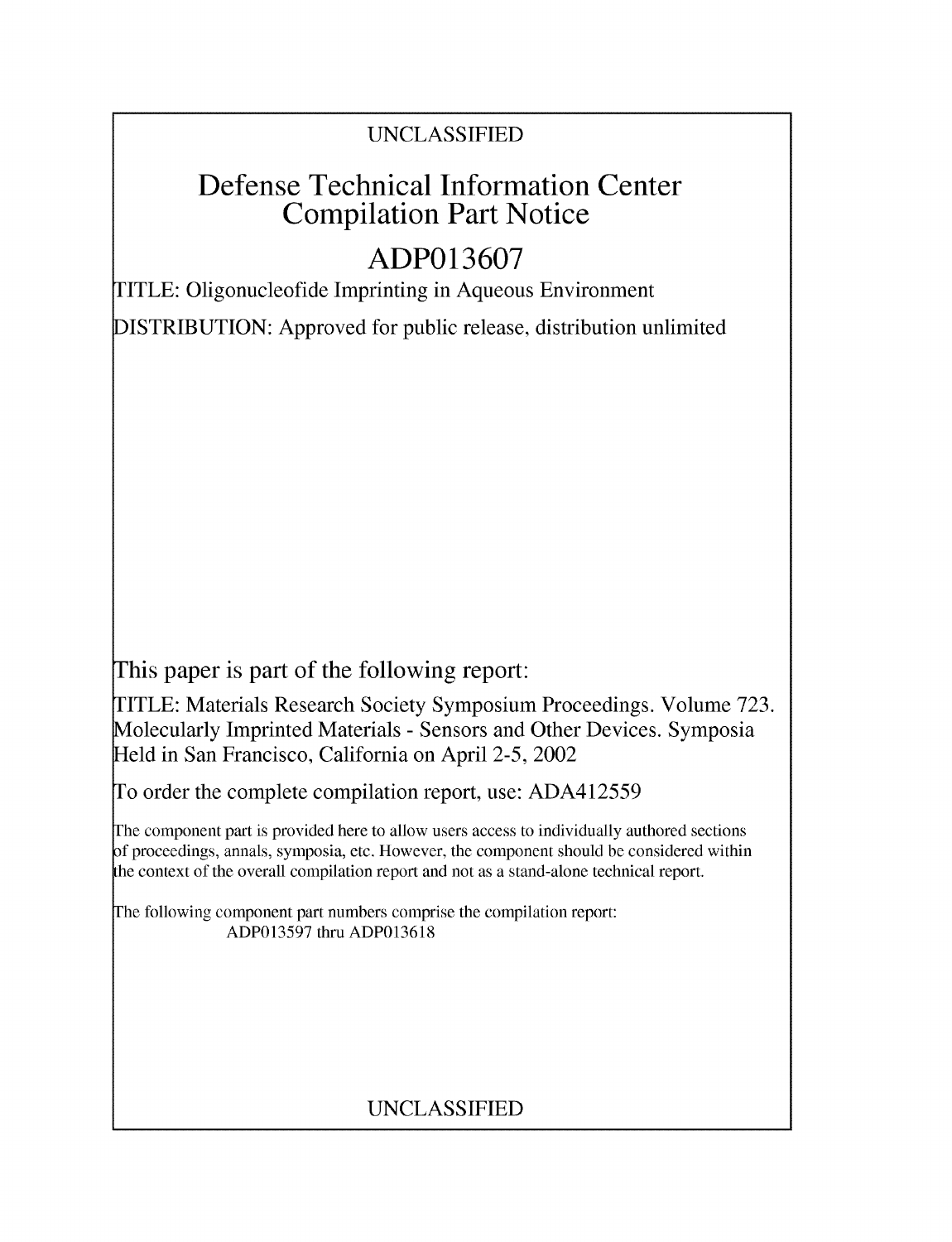# Oligonucleotide Imprinting in Aqueous Environment

Dolly Batra and Kenneth J. Shea\* Department of Chemistry University of California, Irvine Irvine, CA 92697

### **INTRODUCTION**

The development of synthetic receptors that recognize nucleotide bases and their derivatives is an important area of research [1-3]. Applications are envisioned in separation science, biosensors, drug therapy and genetic engineering. Previously in this laboratory, we have developed a molecularly imprinted synthetic receptor for 9-ethyladenine (9-EA). The network polymer has an affinity for adenine and its derivatives with an average association constant  $(K<sub>a</sub>)$ of 75,000 M<sup>-1</sup> in CHCl<sub>3</sub> [4]. When a 9-EA imprinted polymer was used as the chromatographic support, adenine eluted at  $27$  minutes using  $92.5/5.0/2.5 \text{ CH}_3\text{C}N/H_2O/\text{CH}_3\text{CO}_2H$  as the mobile phase, while cytosine, guanine and thymine derivatives all eluted close to the void volume (2.0 min). In addition, imprinted polymers have been made with complementary binding sites for cytosine and guanine [5], as well as other nucleotide base analogues [6].

The extension of these results to construct robust receptors for *oligonucleotides* requires fundamental changes in imprinting strategies. Most importantly, since oligonucleotides are water soluble, strategies that employ EGDMA/MAA formulations in organic solvents will need to be replaced with those that do not compromise the interactions between template (the oligo)

Initially, the imprinting of a 2'-deoxyadenosine dimer  $(1)$  was attempted. Due to the hydrophilicity of a DNA oligomer, it was difficult to find a suitable organic solvent that would solubilize the oligomers without disrupting the template's interaction with the polymer matrix [7]. To combat the solubility problems and to insure the homogeniety of the polymerization solution, we examined various polymer formulations with organic and/or aqueous-based solvents that would dissolve the template without disrupting these key interactions.

# EXPERIMENTAL **DETAILS**

# **Synthesis of Template**

The first phase of this research involved synthesis of an adenine dimer 1. Since imprinting involves milligram quantities of template molecules, it was decided to synthesize these quantities using a solution phase technique. The synthesis utilized phosphoramidite methodology (Scheme 1) [8]. The coupling of individually protected nucleotides using a phosphoramidite linkage yields phosphite 2. This linkage is later oxidized to the phosphate group, and, following deprotection with TFA, treatment with concentrated NH<sub>4</sub>OH leads to the desired oligonucleotide  $(3)$ .  $(3)$ .

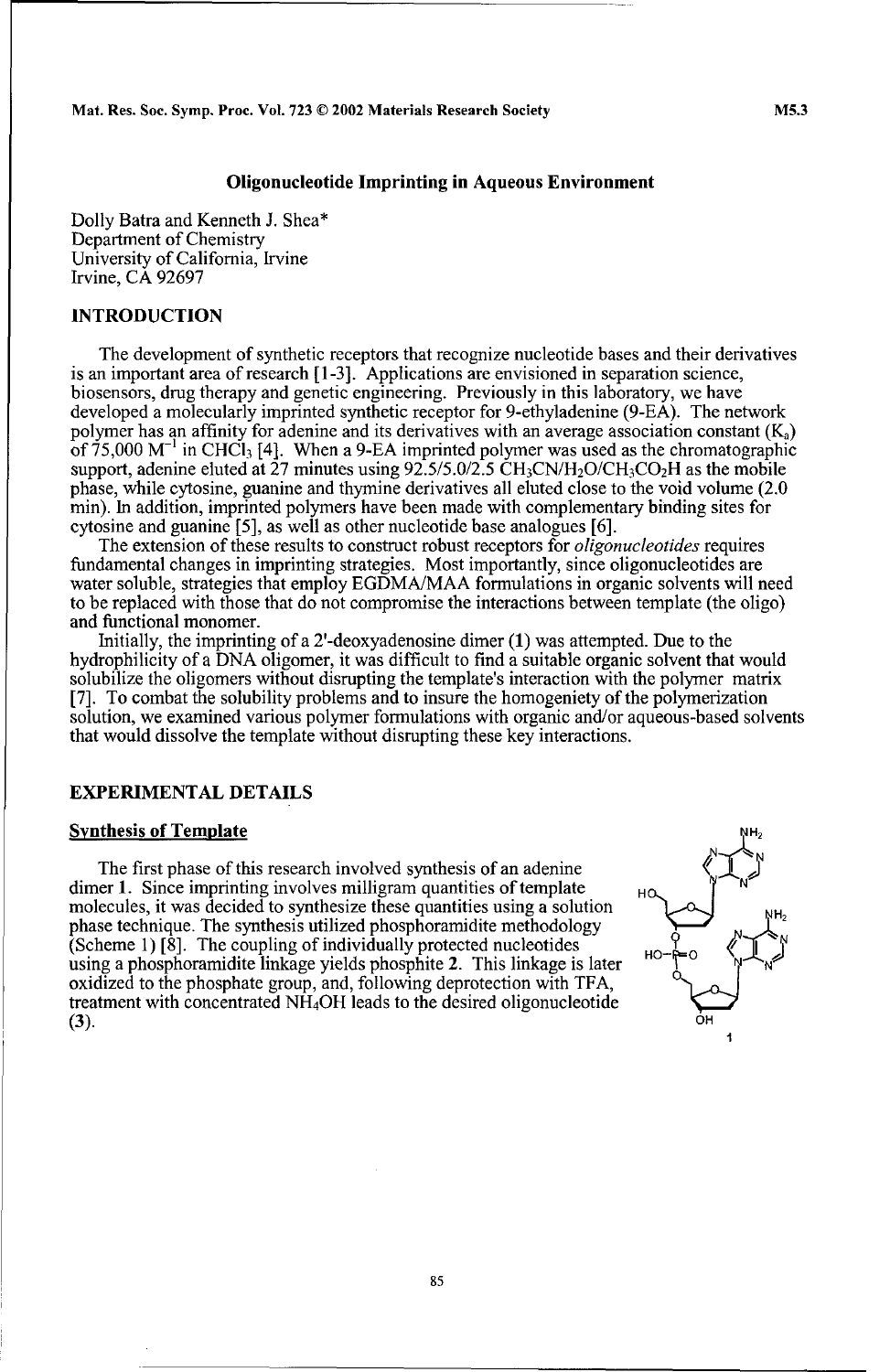Scheme **1**



Protected nucleoside 6 was synthesized from 2'-deoxyadenosine (4, Scheme 2). Selective protection of the primary 5'-alcohol with dimethoxytrityl chloride (DMTrCI), followed by protection of the secondary 3'-alcohol with benzoyl chloride provided fully protected nucleotide 5. Deprotection of the DMTr group with TFA furnished alcohol 6 **[9].**

#### Scheme 2



Protected 2'-deoxyadcnosinc 6 was then coupled with the commercially available phosphoramidite 7 using standard coupling conditions to provide 2'-deoxyadenosine dimer 8 (Scheme 6) [10].

#### Scheme **3**



Phosphite 8 was then oxidized using 12 to yield phosphate **9[** 10]. The fully protected dimer **9** was treated with NH4OH and AcOH deprotection, and following reverse-phase HPLC purification gave adenine dimer **1.**

#### Scheme 4



#### Polymerization Reactions

The 2'-deoxyadenosine dimer 1 was used as the imprint molecule for various organic and aqueous polymerization formulations (Table I). The polymer formulations were selected on the basis of earlier work from our and other laboratories (PI and P4) or were newly developed (P2 and P3). Buchardt and Mathew developed a molecularly imprinted polymer for adenine in an organic/aqueous medium similar to P! **[I** 1]. P4 was synthesized using a polymerization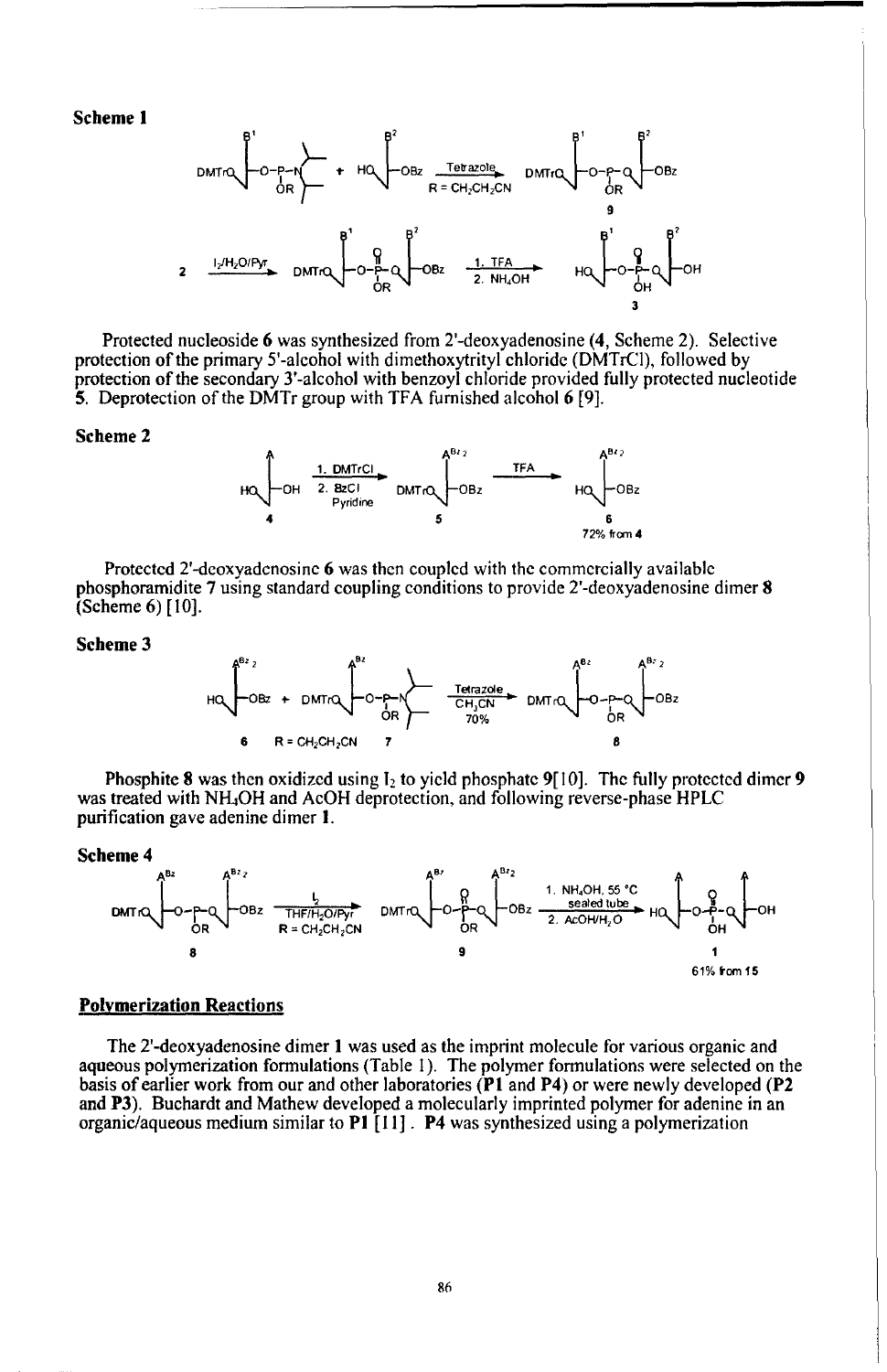formulation similar to that used for 9-EA imprinting [4, 7]. A quaternary ammonium surfactant, which has been shown to be stable under the polymerization conditions used for 9-EA,was used to solubilize the oligonucleotide in an organic solvent [7].

An aqueous formulation, P2, was based on the known interaction of a guanidine group with a phosphate salt [5]. Ethylene bisacrylamide[12] was used as the crosslinking monomer for its solubility in  $H_2O$  and its compatibility to co-polymerize with acrylamide, which was added for its interaction with the adenine base. A similar formulation, P3, was made without the guanidine functional monomer. Non-imprinted polymers  $P1_0 - P4_0$ , were also synthesized as controls to test for non-specific interactions (Table 1).

Table 1. Polymer formulations used to imprint adenosine dimer 1. Molecularly imprinted polymer (MIP) using 1% dimer 1 as template (MIP) were made together with polymers made in the absence of template (Blank Polymer).

| <b>MIP</b>     | <b>Blank</b><br><b>Polymer</b> | Crosslinking<br><b>Monomer</b> | <b>Functional</b><br>Monomer(s)    | <b>Solvent</b>                | <b>Splitting</b><br><b>Yields</b> |
|----------------|--------------------------------|--------------------------------|------------------------------------|-------------------------------|-----------------------------------|
| P1             | P1 <sub>0</sub>                |                                | "ОН                                | 95/5<br>MeOH/H <sub>2</sub> O | 73 %                              |
| P <sub>2</sub> | P2 <sub>0</sub>                |                                | `NH <sub>2</sub><br>'NΗ            | 95/5<br>H <sub>2</sub> O/MeOH | 40 %                              |
| <b>P3</b>      | P3 <sub>0</sub>                |                                | $H_{\diagdown}$<br>NH <sub>2</sub> | 95/5<br>MeOH/H <sub>2</sub> O | 60 %                              |
| $P4*$          | $P4_0*$                        |                                | ън                                 | CHCl <sub>3</sub>             | 90%                               |

\*A quartemary ammonium surfactant (N,N,N,N-Bis(octadecyl)dimethylammonium bromide) was used to solubilize the oligonucleotide in an organic solvent.

Polymers  $P1 - P4$  were prepared by thermal polymerization of degassed solutions of the above formulations for 24 h at 65 **'C** using AIBN (1 **%)** as initiator. The resulting polymers were coarsely crushed and Soxhlet extracted using McOH. After the polymers were ground to 25 - 125  $\mu$ m particles, rebinding studies with the dimer 1 were carried out in water, by studying the uptake of the dimer over a concentration range of 0.2 **-** 3 mM. The pH of the uptake solutions  $\sqrt{was} \sim 3.5$  and did not change significantly over time.

#### Rebinding Studies with Dimer **1**

**P1** and P4, along with their non-imprinted counterparts P1<sub>0</sub> and P4<sub>0</sub>, were found to rebind poorly with the dimer 1. P2 and  $P2<sub>0</sub>$  bound the dimer equally well, with non-specific interactions drowning any specific interactions. MIP P3, however, showed imprinting effects as its uptake of dimer 1 was significantly better than the non-imprinted polymer  $\mathbf{P3}_0$  (Figure 1, below).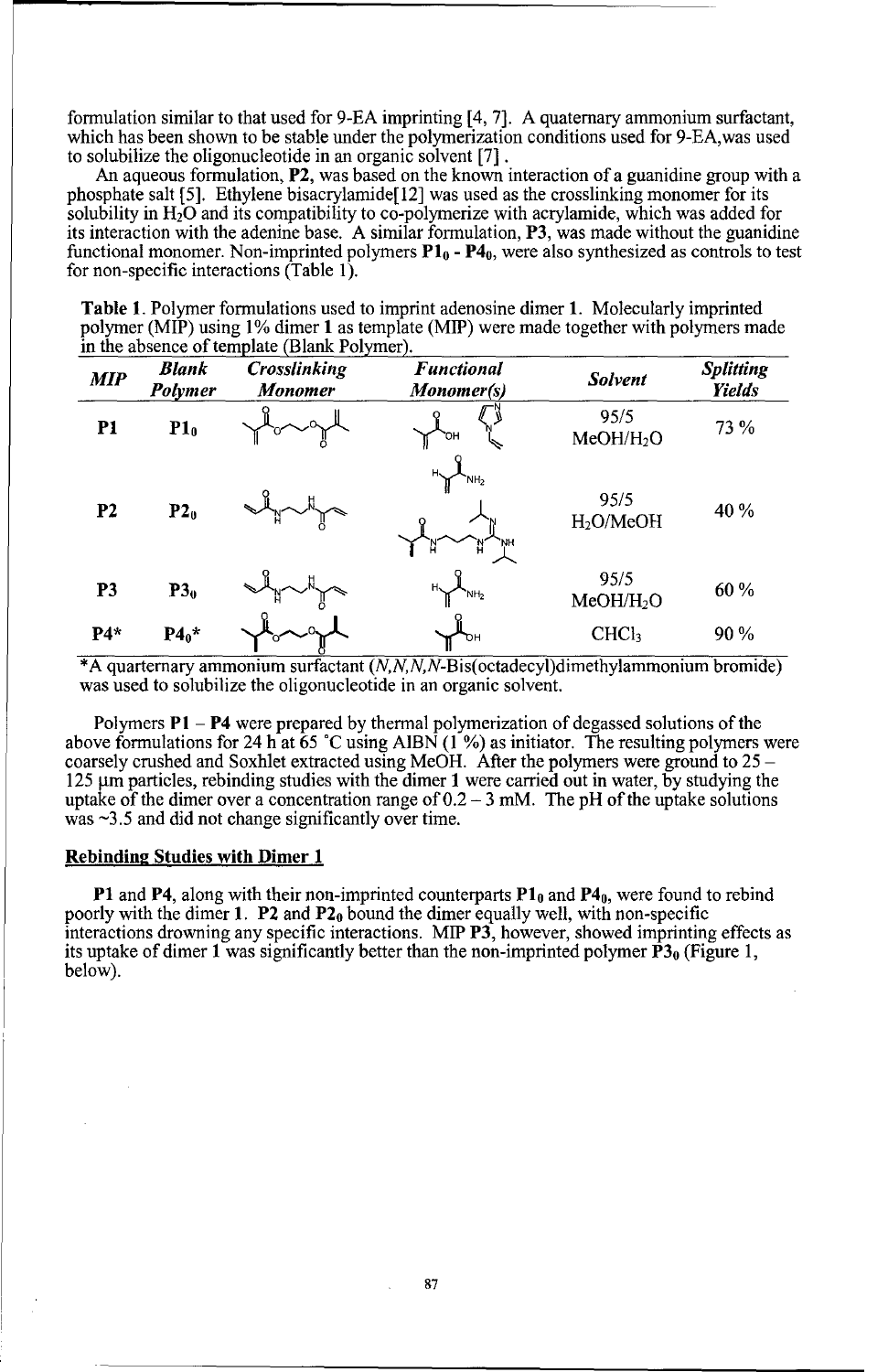

Figure **1.** The rebinding of dimer I to MIP P3 is compared to its rebinding with non-imprinted polymer  $P3_0$ . C<sub>b</sub> is the amount of dimer rebound to the polymer. C<sub>f</sub> is the remaining concentration of the dimer in solution.

Rebinding studies were also performed in a buffer solution of  $10 \text{mM K}_3PO_4$  buffer, but polymers showed a decrease in uptake of analyte in both imprinted and non-imprinted polymers. Previous results in this laboratory have shown that increased ionic strength due to buffers has an adverse affect on analyte uptake [13] . This phenomenon has been attributed to the sensitivity of dissolved salt on the solution conformation of high molecular weight polyacrylamides, with the salts causing contraction or collapse of polymer chains [14]. These changes in the polymer structure may cause changes in the microenvironment of a binding site giving decreased uptake of the analyte. Because of problems with using buffer solutions, further rebinding studies were performed in water alone.<br>To establish if an equilibrium is achieved at higher concentrations, the binding of polymer **P3** 

was evaluated as a function of concentration. As seen in Figure 2 below, instead of reaching an equilibrium, the bound dimer concentration reaches a maximum around 2.5 mM and then falls off. One possibility why this fall-off in binding occurs may be due to some self-association of the analyte at higher concentrations which may decrease the binding of the analytes to the polymers, Another possibility maybe that at the higher concentrations, the increased ionic strength due to the increased concentration of the ionic analyte **I** causes the same fall off in binding as observed in binding of the analytes with buffers *(vide supra).*



Figure 2. The rebinding of dimer 1 to MIP P3 is compared to its rebinding with non-imprinted polymer  $P3_0$ .  $C_b$  is the amount of dimer rebound to the polymer.  $C_f$  is the remaining concentration of the dimer in solution.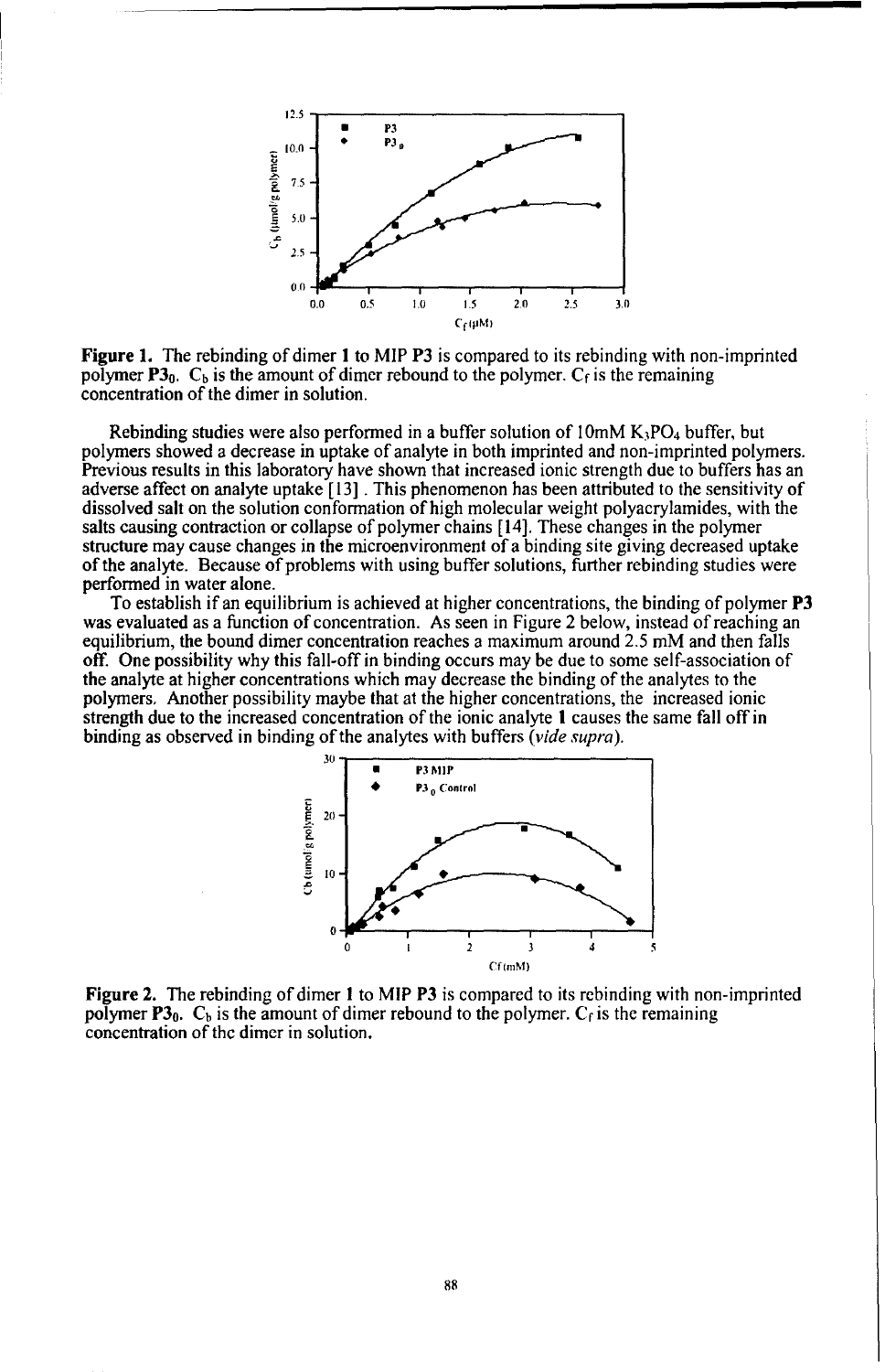## Rebinding Experiments with **dAMP** as analyte

Dimer imprinted polymer P3 and the control polymer  $P3_0$  were then compared for the uptake of 2'-deoxyadenosine-5'-monophosphoric acid (dAMP, **11)** and 2'-deoxyguanosine-5' monophosphate (dGMP, 12).



P3 showed selective uptake of dAMP, but not dGMP (Figures 3 and 4, below).



Figure 3. The rebinding of dAMP **11** to MIP P3 is compared to its rebinding with nonimprinted polymer  $P3_0$ . (P3 was imprinted for adenosine dimer 1).



Figure 4. The rebinding of dGMP 12 to MIP P3 is compared to its rebinding with nonimprinted polymer  $P3_0$ . (P3 was imprinted for adenosine dimer 1).

# Rebinding Experiments with **dAMP** as Template

To optimize the **MIP** formulation disodium salt of 2'-deoxyadenonsine monophosphate (dAMP disodium salt, **13)** was used as the imprint molecule in various formulations (Table 2). (The disodium salt of dAMP **13** was used because of the sodium salt's greater solubility in MeOH, which is used as the polymerization solvent for some of the formulations).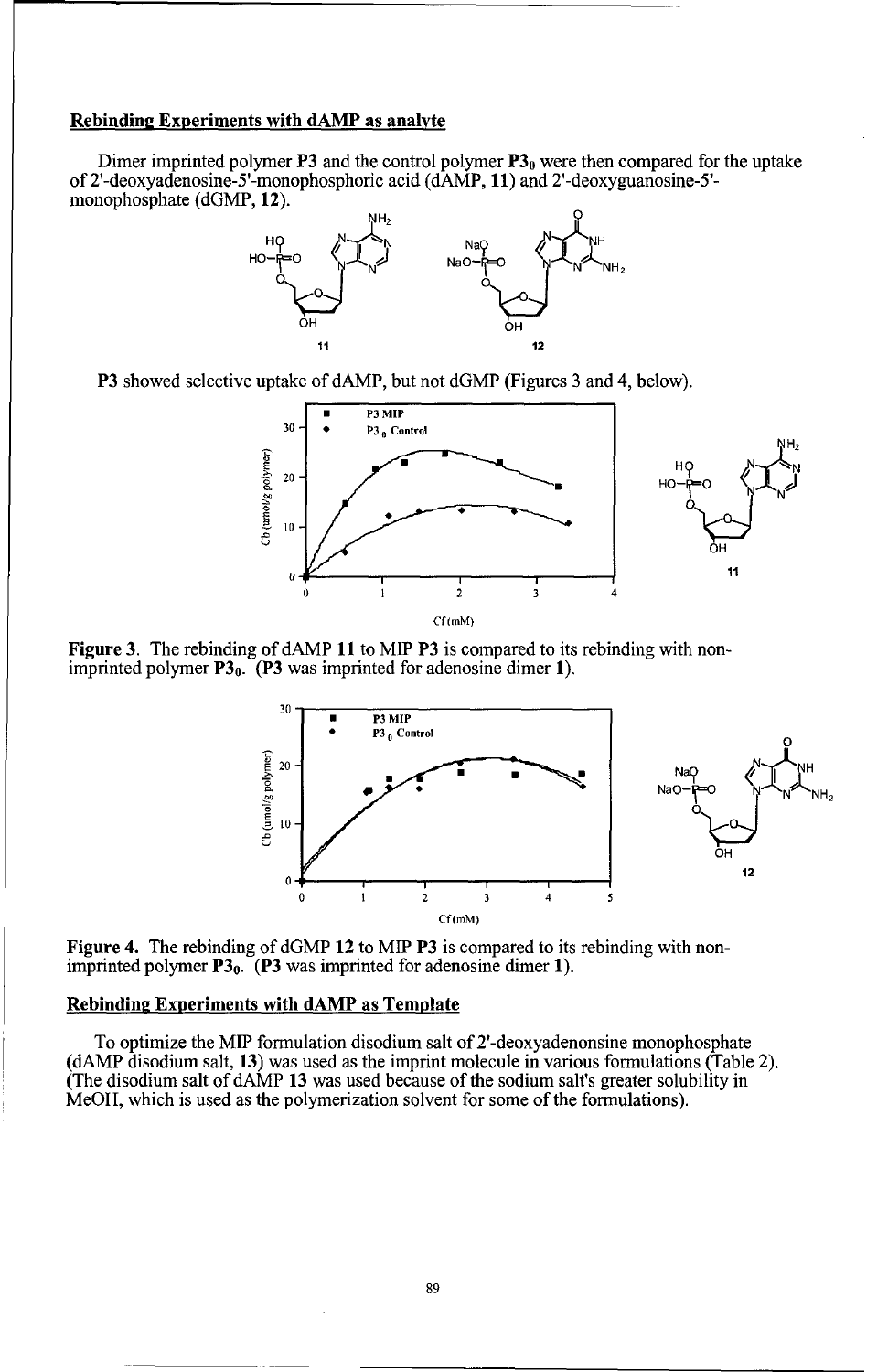

**13** Polymer P5 was based on the successful P3 formulation, but H20, instead of MeOH was employed as porogen (Table 2). **P6** and P7 formulations were similar to the formulation P2, except the guanidinum functional monomer concentration was reduced to 1% (from 14% in P2). Finally, **PS** was based on the successful imprinting formulation for the dimer, but dAMP 13 was used as template instead of the dimer. Non-imprinted polymers **P5o - P80,** were also synthesized as controls to test for non-specific interactions (Table 2)

| <b>Table 2.</b> Polymer formulations used to imprint dAMP 13. Molecularly imprinted polymers                         |  |
|----------------------------------------------------------------------------------------------------------------------|--|
| (MIP) using 1% dAMP 13 as template (MIP) were made together with blank polymers prepared in the absence of template. |  |
|                                                                                                                      |  |

| <b>MIP</b> | Blank<br>Polymer | <b>Crosslinking</b><br>Monomer | <b>Functional Monomer(s)</b>                             | <b>Solvent</b>   | <b>Splitting</b><br><b>Yields</b> |
|------------|------------------|--------------------------------|----------------------------------------------------------|------------------|-----------------------------------|
| P5         | P5 <sub>0</sub>  |                                | NH <sub>2</sub>                                          | H <sub>2</sub> O | 85%                               |
| <b>P6</b>  | P6 <sub>0</sub>  | H                              | $\mathbf{R}$<br>$\overline{a}$<br>`NН<br>NH <sub>2</sub> | H <sub>2</sub> O | 32 %                              |
| P7         | P7 <sub>0</sub>  |                                | 'NН<br>$H_{\text{H}_2}$                                  | MeOH             | 32 %                              |
| P8         | P8 <sub>0</sub>  |                                | $H_{\smallsetminus}$<br>`NH <sub>2</sub>                 | MeOH             | 60 %                              |

As in the previous polymerizations using template **1,** polymers **P5 - P8** were prepared by thermal polymerization of degassed solutions of the above formulations for 24 h at 65 **°C** using AIBN **(1** %) as initiator. The resulting solid polymers were coarsely crushed and Soxhlet extracted using MeOH. The extracted polymers were ground to  $25 - 125$  µm, and rebinding studies with various analytes were carried out in water ( $pH = 3.5$ , unadjusted).

It was found that when water was employed as the porogen as for polymers **P5** and **P5**<sub>0</sub>, the materials exhibited equal uptake of the dAMP template **13**. With a reduced amount of the guanidinium functional group in P6, it was anticipated that non-specific binding would be reduced during the rebinding studies. Uptake studies comparing **P6** and P69, unfortunately, showed better uptake in the non-imprinted polymer  $P6<sub>0</sub>$  than the MIP **P6**. This was perhaps due to the low splitting yield observed for the polymer  $(\sim 30\%)$ ; the guanidinium functional group in the MIP may be occupied by the remaining template molecule.

Since the **P7** formulation was very similar to **P6** except for the use of methanol in place of water as solvent, the results were very similar. Once again due to the low splitting yield (25%), the control polymer  $P7_0$  seemed to adsorb more template molecule than the corresponding imprinted polymer P7.

For **PS,** rebinding studies using dAMP 13 (pH of uptake solutions **=** 8.0) was not as successful as the uptake of the adenosine dimer **I** by MIP P3 (Figure 1); in this case, both control and imprinted polymer adsorbed the template dAMP 13 equally well (Figure 5). This was surprising, as dAMP 13 was excepted to behave similar to its dimer counterpart I.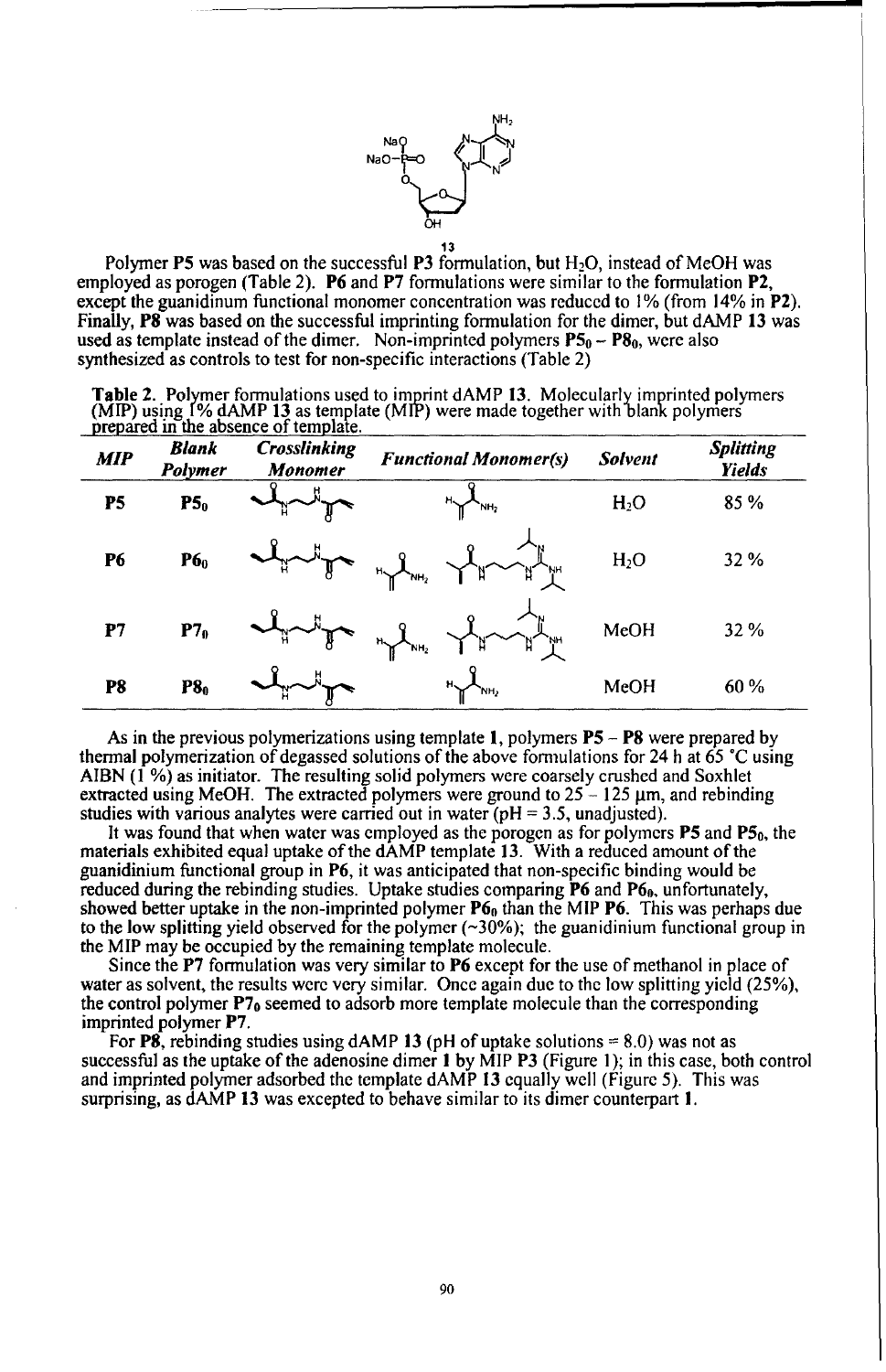

Figure 5. The rebinding of dAMP 13 to MIP **P8** is compared to its rebinding with non-imprinted polymer **P8**<sub>0</sub>. (**P8** was imprinted for dAMP 13).

Adjusting the pH of the uptake solution with HC1 to 3.5 did not make a significant difference in the uptake of the template in either the control **(P8)** or imprinted **(P8<sub>0</sub>)** polymers **(Graphs not shown)**. Finally, uptake with the free acid form of dAMP **11** ( $pH = 3.5$ ) gave a differential uptake in the imprinted polymer  $P8$  and the non-imprinted control polymer  $P8<sub>0</sub>$  (Figure 6).



Figure 6. The rebinding of dAMP **11** to MIP **P8** is compared to its rebinding with nonimprinted polymer **P8**<sub>0</sub>. (P8 was imprinted for dAMP 13).

This uptake study was compared to the uptake of free acid of dGMP (14) on the same polymer (Figure 7). As seen in the graph below, dGMP 14 showed greater scatter in the binding data but still bound to the polymer less selectively than dAMP.



Figure 7. The rebinding of dGMP 5 to MIP **P8** is compared to its rebinding with non-imprinted polymer  $\mathbf{P8}_0$ . (P8 was imprinted for dAMP 4).